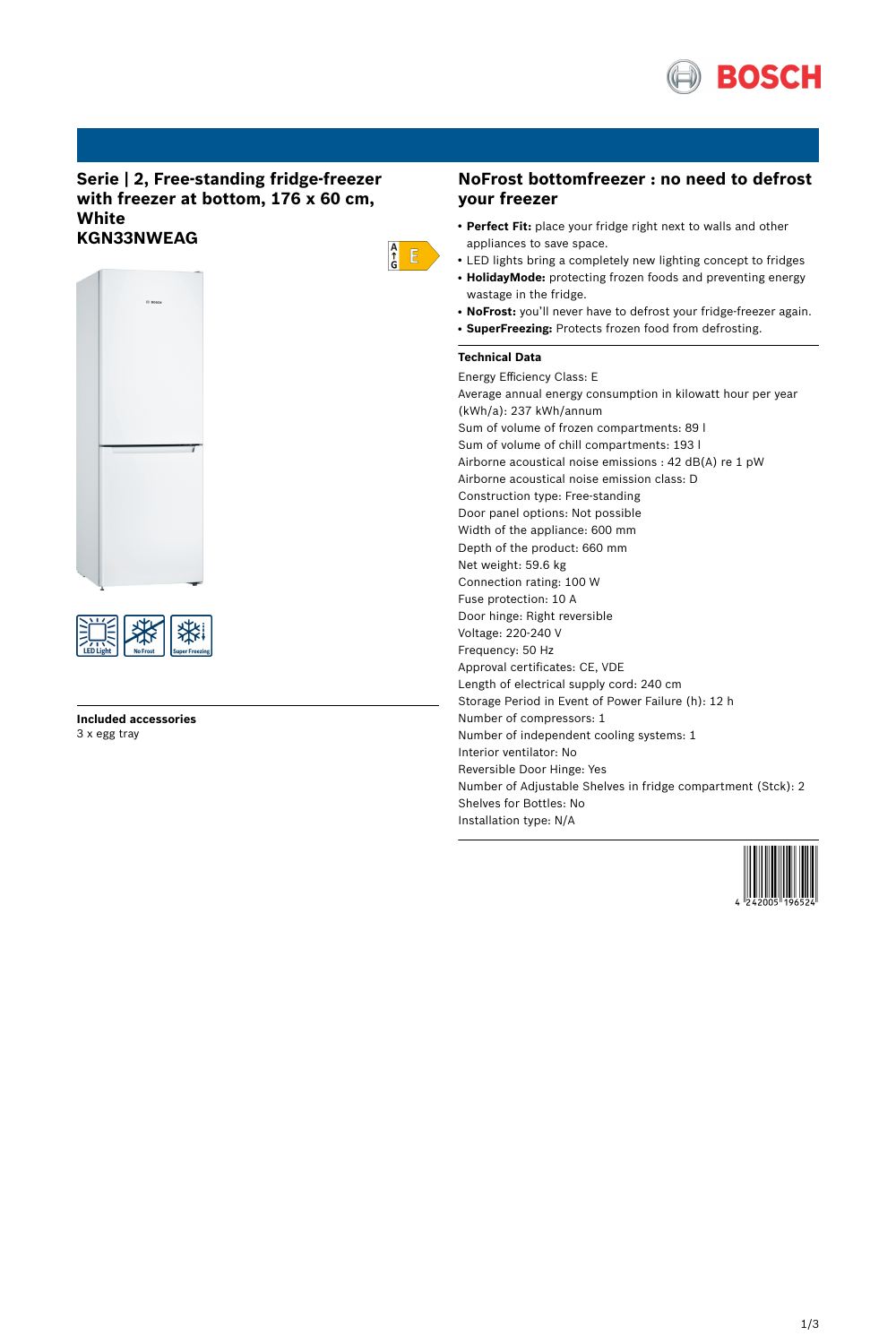

## **Serie | 2, Free-standing fridge-freezer with freezer at bottom, 176 x 60 cm, White KGN33NWEAG**

## **NoFrost bottomfreezer : no need to defrost your freezer**

#### **Design features**

- White doors and white side panels
- Integrated horizontal handle
- Right hinged door, door reversible
- LED electronic control

#### **Food freshness system**

- <sup>1</sup> compressor

#### **Key features - Fridge section**

- <sup>1</sup> MultiBox Transparent drawer with <sup>a</sup> rippled bottom, ideal for storing fruits and vegetables.
- MultiAirflow system improves circulation of air around the fridge
- Bright interior LED fridge light
- <sup>3</sup> safety glass shelves (2 height adjustable)
- Door shelves in fridge door: <sup>1</sup> large and <sup>2</sup> small.
- Super Cooling: No

#### **Key features - Freezer section**

- No Frost, never have to defrost ever again
- <sup>3</sup> freezer drawers
- SuperFreezing function with automatic deactivation
- Calendar frozen food
- Freezer malfunction warning signal: optical and acoustical warning system

### **Additional features**

- Optical and accoustical
- <sup>3</sup> <sup>x</sup> egg tray

#### **Dimension and installation**

- Connection value <sup>100</sup> <sup>W</sup>
- 220 240 V
- Height adjustable front feet
- Dimensions: 176 cm H x 60 cm W x 66 cm D
- Based on the results of the standard 24-hour test. Actual consumption depends on usage/position of the appliance.

#### **Performance and Consumption**

- EU19\_EEK\_D: E
- Total Volume : <sup>282</sup> <sup>l</sup>
- Net Fridge Volume : <sup>193</sup> <sup>l</sup>
- Net Freezer Volume : <sup>89</sup> <sup>l</sup>
- Freezing capacity 24h : <sup>10</sup> kg
- Annual Energy Consumption: <sup>237</sup> kWh/a
- Climate Class: SN-T
- Noise Level : <sup>42</sup> dB , EU19\_Noise emission class\_D: <sup>D</sup>
- Temperature rise time : EU19\_Temperature rise time\_D: <sup>12</sup> <sup>H</sup>